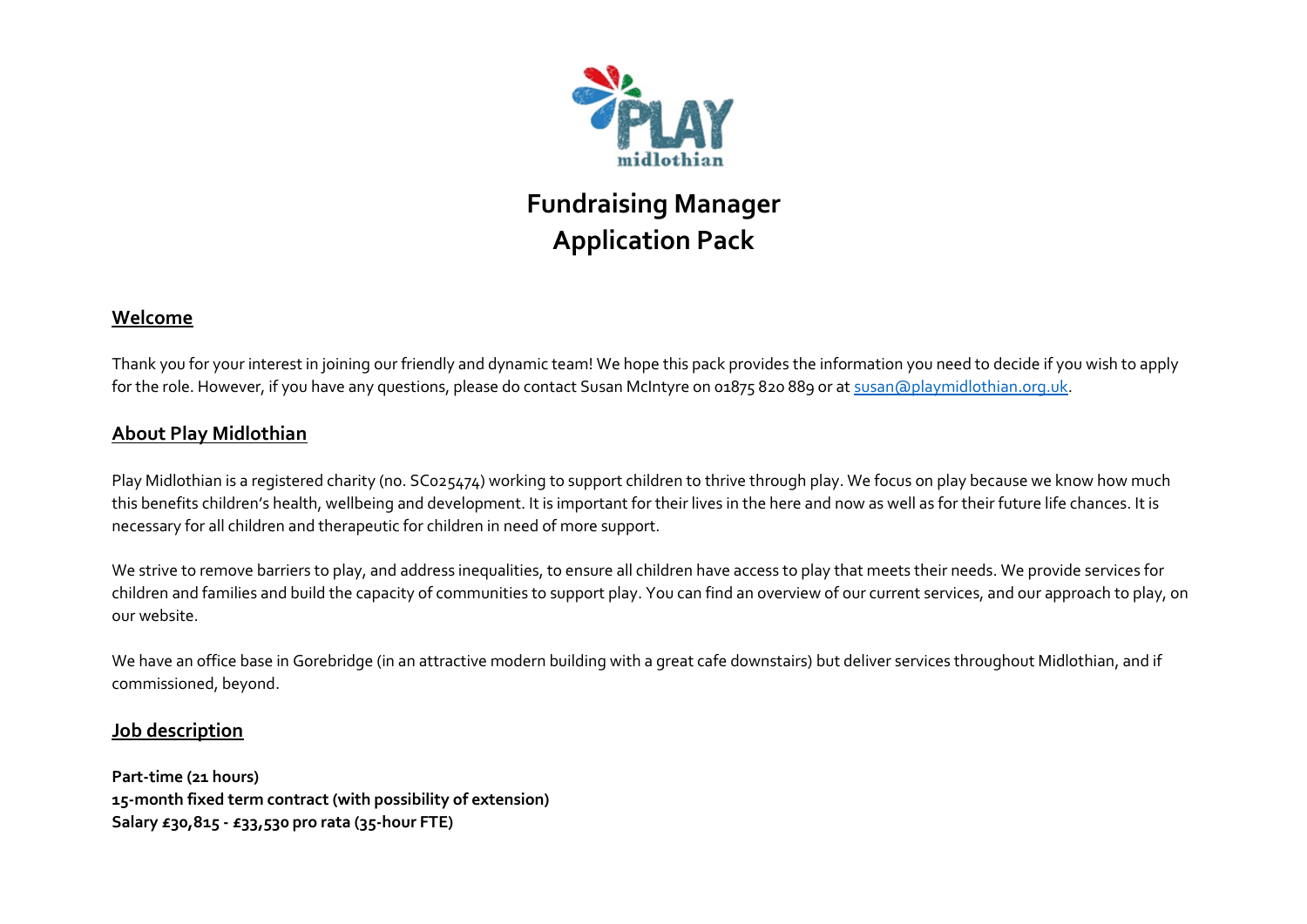**Job purpose:** To lead on fundraising strategy and plans so that Play Midlothian can meet income targets for grants, events, donations and sponsorship, effectively identifying and developing opportunities, and meeting personal income targets.

#### **Responsible to:** Chief Executive

**Line manages:** No line management at appointment, though this may develop. Recruits and oversees fundraising volunteers where applicable.

#### **Key job outcomes:**

- **1. Play Midlothian has an up-to-date fundraising strategy and plans that are effectively implemented.** Accountable for creation of strategies and plans that identify effective approaches to obtain income against defined financial targets. Coordinates the involvement of others in the team as applicable.
- **2. Fundraising is effectively monitored, and Play Midlothian has a good understanding of current opportunities and risks.** Ensures accurate and upto-date records are kept on each stage of the fundraising process, including applications in the pipeline and probability of success. Tracks funder reporting requirements and ensures Play Midlothian submits on time and to the required standard.
- **3. Play Midlothian has effective relationships locally and nationally.** Establishes relationships with potential supporters and implements appropriate stewardship to continue to engage these stakeholders.
- **4. Fundraising approaches maximise ROI.** Costs new approaches and makes reasonable predictions of probable and possible income. Proposes fundraising budgets and new approaches to CEO. Learns from experience and builds this into future plans.
- **5. Play Midlothian raises funds in an ethical manner.** Maintains and applies an understanding of best practice in fundraising. Develops procedures when required to guide staff and volunteers in this.
- **6. Grants, events, donations and sponsorship income targets are achieved for Play Midlothian.** Writes and submits effective grant applications and trusts appeal letters. Develops events, public donations appeals and corporate sponsorship where feasible. Achieves personal income targets.

#### **Other responsibilities:**

- Accountable for writing and maintaining own work-plan.
- Contributes to Senior Management Team.
- Any other duties relevant to the responsibilities of the post and which may be delegated by Play Midlothian management.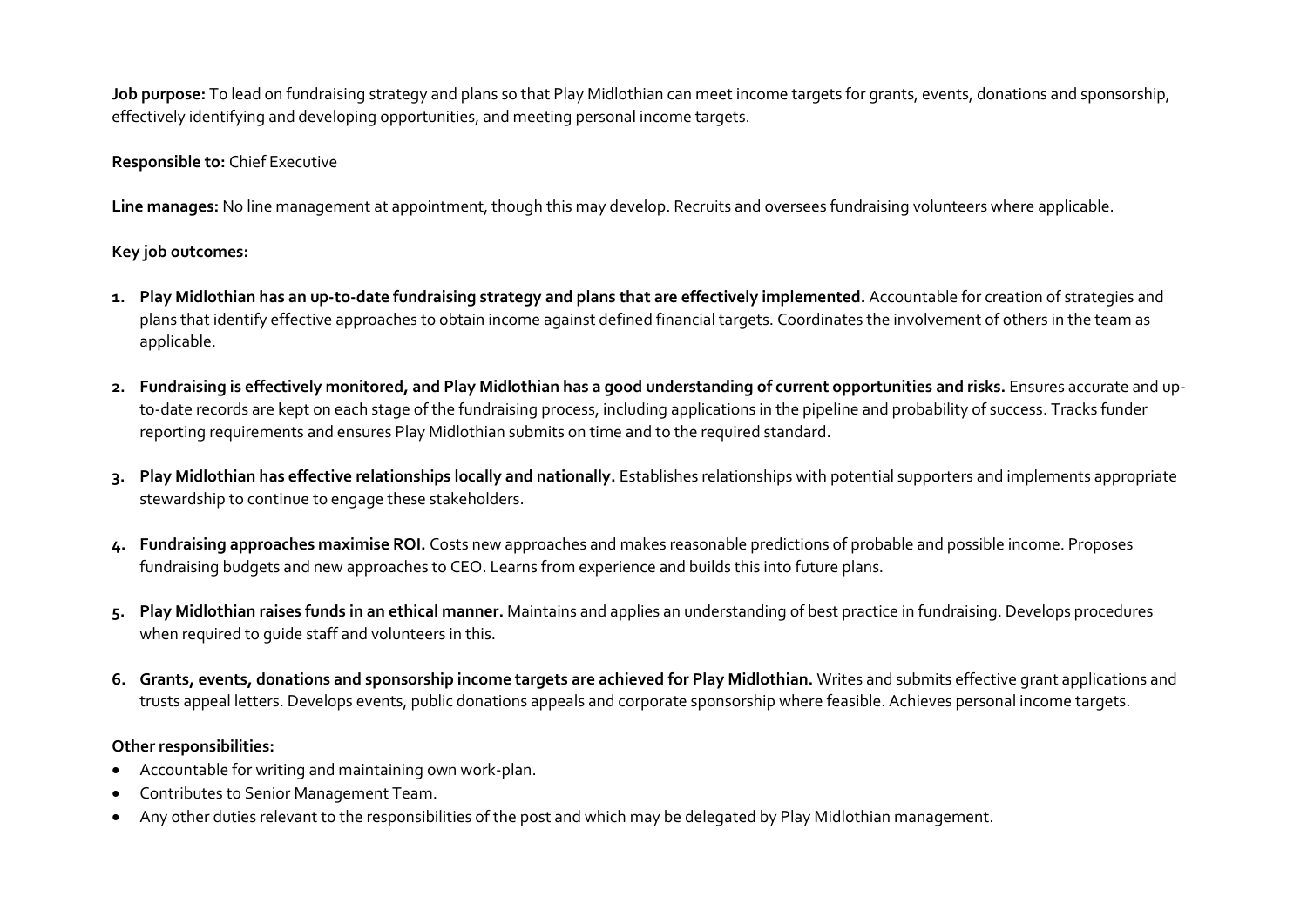## **Person specification**

#### **Qualifications and experience:**

- A minimum of three Highers or equivalent
- At least two-year track record in successful grant applications
- A Basic Disclosure this can be applied for before taking up the post

#### **Key skills and competencies:**

**Results-oriented:** Able to work to targets, with the tenacity and focus to persevere until a goal is achieved. Ensures tasks are completed and quality controlled.

**Confidence:** Presents themselves and the work of the organisation with confidence. Enjoys making an ask. Will explore if there are ways to convert a 'no' to a 'yes'.

**Resilience:** Has a can-do will-do outlook and isn't set back by rejection. Has a growth mindset.

**Self-motivated:** Feels driven to succeed and enjoys work. Can apply this to both their own goals and tasks that are delegated.

**Networking:** Genuinely enjoys meeting people. Able to build and maintain rapport with others, be authentic, and appropriately leverage relationships in pursuit of organisational goals.

**Creative:** Able to think of new ways of doing things or approaching an issue. Can identify problems and pivot when required.

**Communication:** Able to communicate to a high standard across all forms. Diplomatic, and sensitive to how our beneficiaries are represented. Persuasive in their communications and able to make a strong case for support tailored to the specific audience.

**Organised:** A natural planner and able to prioritise for the short, medium and long term. Able to effectively organise different types of information including financial.

**Values-led:** Has an enthusiasm for Play Midlothian's aims, which will shine through in fundraising communication – a real passion for children's play and/or rights is desirable. Shares in our values and can apply those values to all their work and fundraise ethically.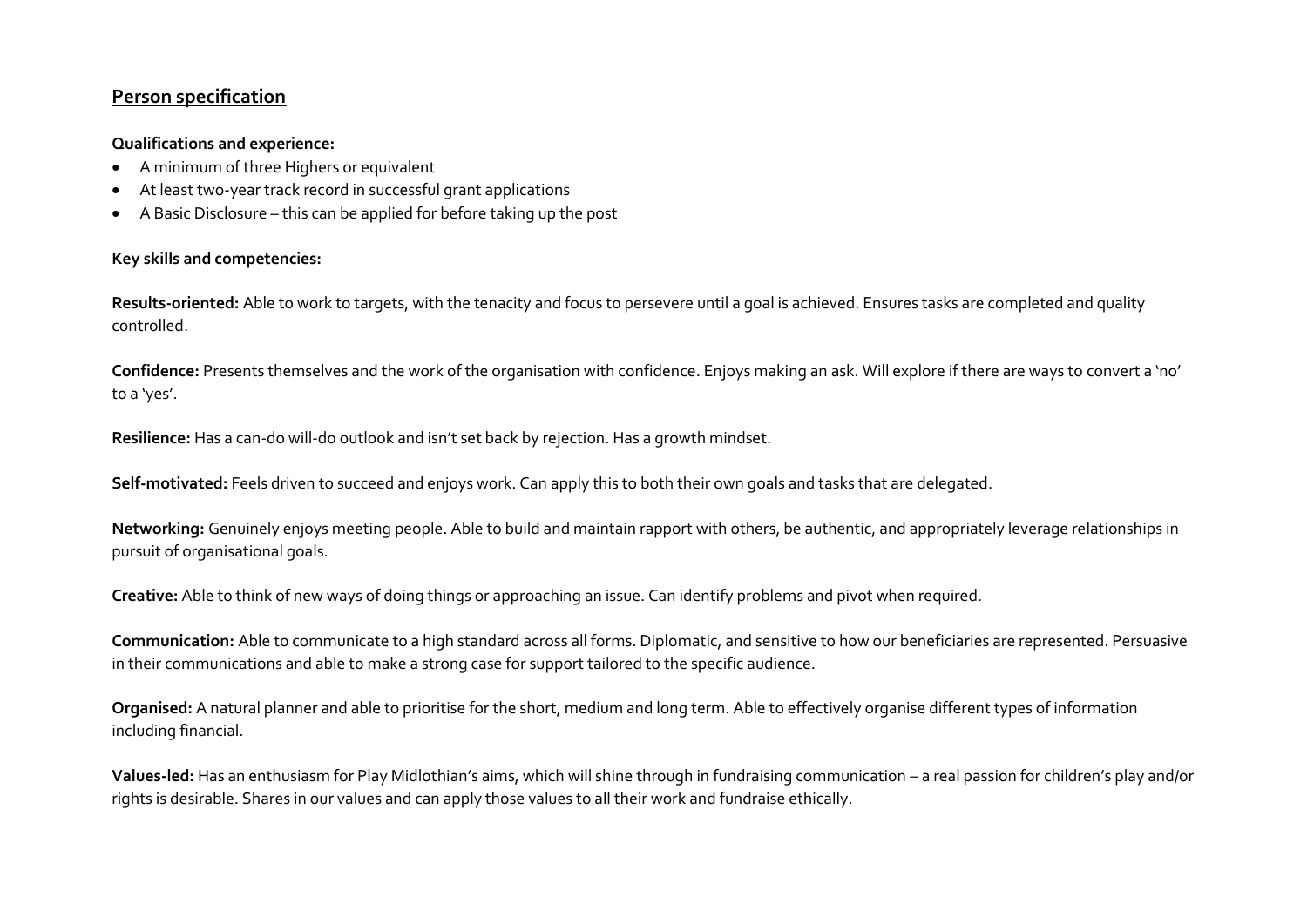## **Location, hours and contract**

We are advertising this new post as a 15-month fixed term contact, to review progress and longer-term affordability. Our expectation is that the postholder will raise their own salary. Our hope is that we can continue this role long term and perhaps even increase the hours of the post, as the organisation continues to grow, with the postholder's help.

The part-time hours can largely be worked flexibly, fitting around other commitments. Exceptions to this would include participating in meetings or events. These is therefore some need for the postholder to be able to commute to Midlothian (to and from work travel being at their own expense), though most of the hours could be worked from home if that suits better.

The role could also fit alongside another job, including fundraising (or freelance funding) provided the conflicts of interest can be well managed. For example, the work is in a different sector, drawing on different evidence of need.

## **The Fundraising Manager Role at Play Midlothian**

#### **Background to the role**

The Fundraising Manager is a new post, created to:

- Mitigate the risk common to small charities of key-person dependency currently the CEO carries out all fundraising
- Manage the growth the charity has already experienced, and create conditions that enable further growth

Although Play Midlothian is a small charity, with a 2022-23 expenditure budget of £248,000, our income is achieved from a diverse range of sources, with trusts and foundations making a significant contribution. There is therefore a need for ongoing fundraising effort. We are also in the earlier stages of developing other forms of fundraising, such as from public donations, events or sponsorship, and aim to gradually grow these sources of income. We currently have one fundraising volunteer, who is researching sponsorship potential, and sites for our donation tins and QR code posters.

#### **Focus of the role**

Not all our income will be raised by the Fundraising Manager. Some is derived from contracts and sale of services, on which the CEO will lead. As most of our income is via grants – government, lotteries and trusts and foundations – these sources will be the primary focus of the Fundraising Manager. However, there are times of the year with a higher concentration of grant deadlines, therefore expect the CEO (or others if relevant) may write some bids. It is expected the Fundraising Manager will lead on the plan and identify those bottlenecks in advance. There are also quieter times of the year for grant fundraising. These will be an opportunity for the Fundraising Manager to focus on further developing our approach to income from donations, events and sponsorship (liaising with the CEO on priority areas). It is therefore essential that applicants have a demonstrable track record in grant and trusts and foundations fundraising, coupled with an interest in branching out into other areas of fundraising, if not yet experienced.